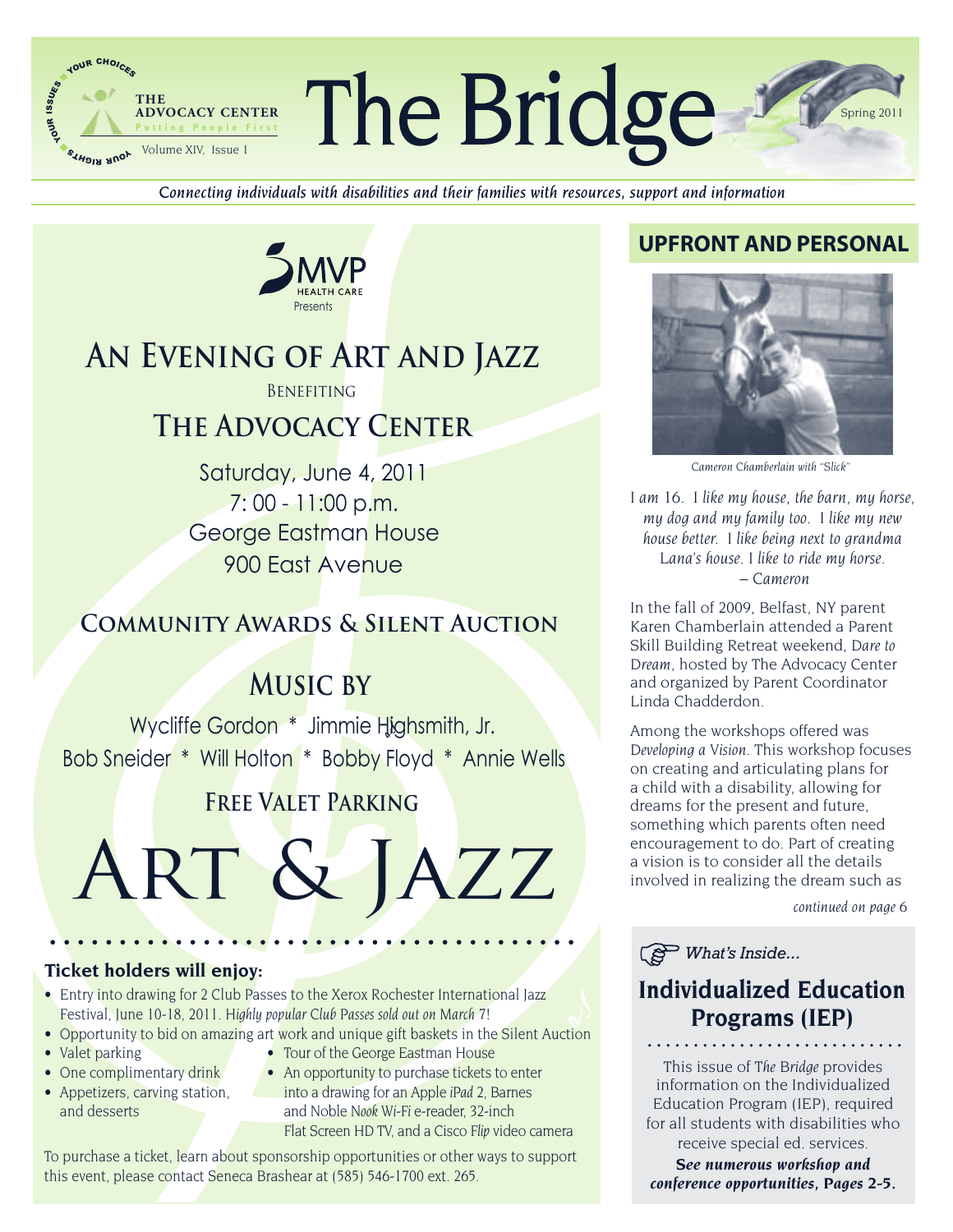# **Nominations Accepted Until April 18 for Annual Community Awards**

The Advocacy Center is seeking nominations for our Annual Community Awards, which highlight the contributions of people who make a difference in the lives of individuals with disabilities. Please consider nominating someone for one of the following awards:

**Self Advocacy Award**: An individual with a disability who leads the direction of his or her daily life through advocacy and personal choice

**Barbara Bryson Award**: A parent of an individual with a disability who has exhibited pioneering efforts on behalf of individuals with disabilities and their families

**Jeanne Krautwurst Award**: A parent or family member of an individual with a disability who has worked tirelessly to improve the quality of life for his or her family member

**Community Inclusion Award**: An individual or group whose actions have led to the successful inclusion of individuals with disabilities and their families in their communities

**Education Award**: A devoted individual in the field of education who, through extraordinary efforts, has provided for the educational needs of students with disabilities

**Student Award**: A student (with or without a disability) whose efforts have made a positive impact on the lives of individuals with disabilities

**Community Impact Award**: A company or organization which promotes opportunities for individuals with disabilities

*The nomination form, along with additional guidance on nominating a candidate, is available at The Advocacy Center website:* 

http://www.advocacycenter.com/news/pdf/Award Nomination Packet 2011.pdf

 *For further information, contact Rick Wright at (585) 546-1700 ext. 253.*

**Deadline for Submission: April 18, 2011** *Awards will be presented at An Evening of Art and Jazz on June 4, 2011*



## **Workshop Catalog Now Available in Print Version**

The Center for Community Education at The Advocacy Center's Workshop Catalog is available in print. To request a copy, please contact Maria Schaertel at schaertel@advocacycenter.com or (585) 546-1700, ext. 271

The latest version of the catalog is also available on The Advocacy Center website: http://www.advocacycenter. com/training.php

*The Advocacy Center presents A one day conference for parents and professionals*

## **Strategies for Success: A Hands-on Approach to Support Children with ADD/ ADHD and Sensory Issues**

**May 12, 2011** - **9am—4pm** Genesee Community College, One College Road, Batavia, NY 14020 Technology Building - Room T102 *Registration is required*

#### **Sensory Integration Felicia Thierer, OTR/L**

Gain knowledge about sensory processing -Learn how to recognize sensory processing issues in a child and how they differ from behavior issues - Practice activities to support a child

**Felicia Thierer, OTR/L,** has been practicing Occupational Therapy for over 22 years. She is trained in sensory integration and has worked with children with Autism Spectrum Disorder of over 15 years.

## **Strategies to Support Children with ADD/ADHD Lori Shaw, MSEd**

Gain practical strategies that work at school and at home - Learn how to help with organization, time management and study skills - Learn ways to communicate positively and effectively with the teacher and school

**Lori Shaw** is a special education teacher. She has 15 years experience working with children with ADD/ADHD and other learning disabilities.

> Agency Outreach Fair: 8am-9am and 12pm-1pm

**Register by May 6, 2011**  \$35 Professional \$10 Parent/Family Member *(\$10 returned upon attendance)*  Includes boxed lunch. To register, call (585)546-1700 ext. 399 or email: registration@advocacycenter.com.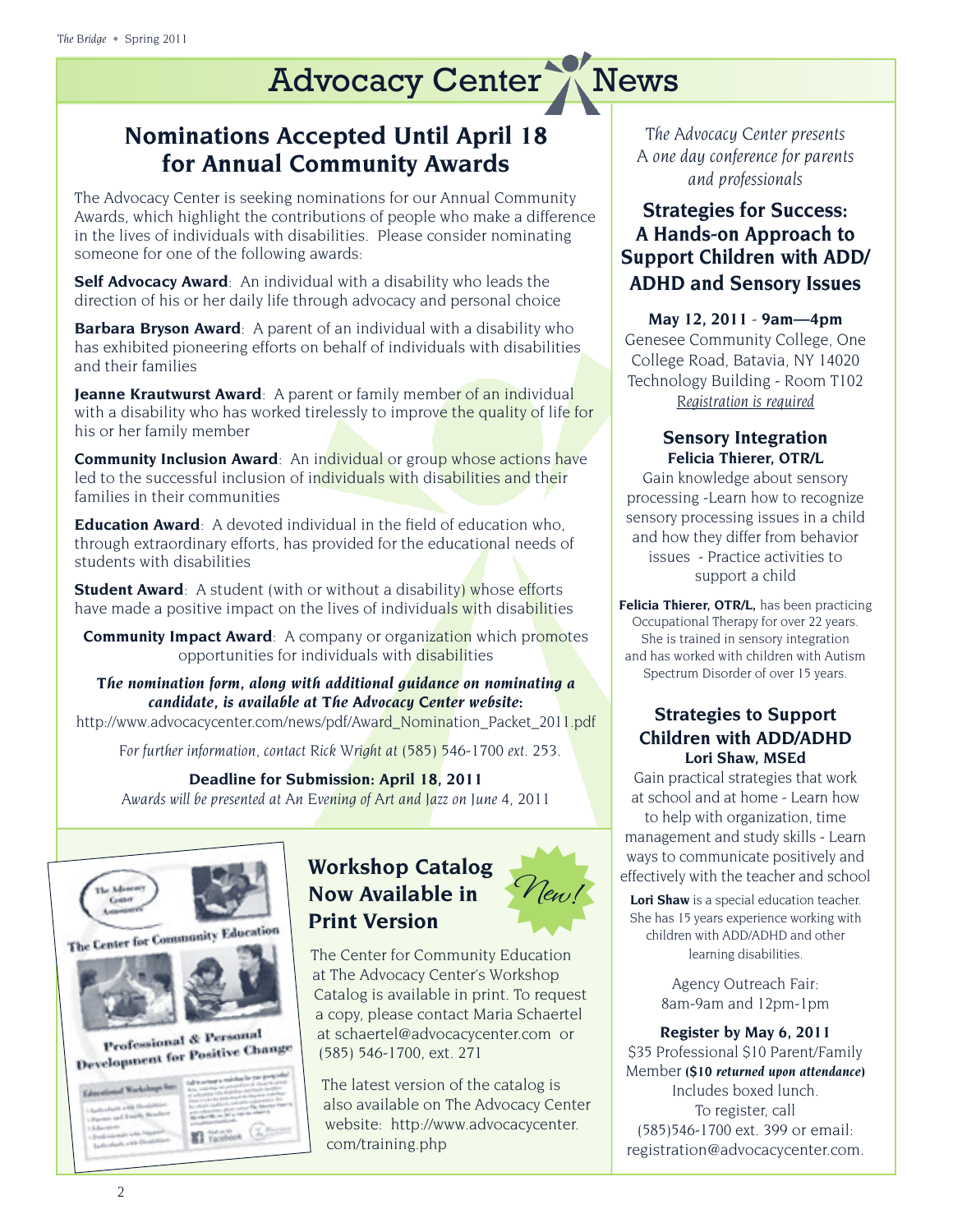# *2011 Upcoming Workshops*

To register for any workshops, please call The Advocacy Center at (585) 546-1700. For a complete listing of The Advocacy Center workshop topics , please visit: http://www.advocacycenter.com/training.php. Just click on the catalog icon.

Location: The Advocacy Center, 590 South Ave, Rochester, NY 14620. To register, call (585)546-1700 ext. 399 or email: registration@advocacycenter.com

#### **Information Session at The Advocacy Center April 7 - 5:30-7:00 pm**



Do you have questions about your child's educational supports or specialized services? We can help! The Advocacy Center will be hosting a series of information sessions for parents. Stop by to speak with an advocate - learn more supports and services that may help your child to be successful in school.

### **Why Doesn't Anyone in My Family Understand My Child? April 12 - 6:30-8:00 pm**

This is an open invitation to any or all family members of a child with Tourette or other neurological disorders to help educate extended family members on the disability and how it affects a child.

## **Pro-Social Behaviors and Sexuality April 26 - 6:30-8:30 pm**

Teaching individuals with disabilities about sexuality is important in promoting independence, personal safety, healthy lifestyles, healthy relationships, and social inclusion. Parents and guardians will leave this workshop with the information and confidence they need to address the topic of sexuality with children, teens, or young adults with disabilities.

## **I Want a Job: Where Do I Start? May 11 - 6:30-8:30 pm**

Getting a job is an important rite of passage for most adults. Employment provides a means to earn wages, but it also provides a social network, an opportunity to share and grow in professional interests, and a common purpose in accomplishing a business or organizational goal. Individuals with disabilities want and need to get jobs. This workshop is designed to help families understand the realities of employment for all youth, with a special emphasis on strategies that youth with disabilities can use to improve employment prospects.

# **Welcome New Staff**



The Advocacy Center welcomes Seneca Brashear as Executive Administrative Assistant. Seneca has experience in a variety of roles, including nonprofit work, commercial real estate, and volunteer efforts such as literacy projects and the local foods movement. She has a Bachelors degree in English with a minor in Business from University of Houston. She is the proud parent of two lovely daughters. Seneca appreciates having the opportunity to contribute to a team of people who believe wholeheartedly that every person matters.

*Welcome Seneca!*

## **Workshops for SSI/ SSDI Recipients and Service Providers**

Location: The Advocacy Center, 590 South Ave, Rochester, NY To register, please contact Jennifer Blais at (585) 546-1700 or blais@advocacycenter.com

### **Avoiding Overpayments April 12 – 2:00-4:00 pm**



This workshop explains overpayments from the Social Security Administration, both Supplemental Security Income (SSI) and Social Security Disability Income (SSDI). Participants will learn about options for examining and responding to overpayment notices.

## **SSI's Plan for Achieving Self Support (PASS) April 27 – 2:00-4:00 pm**

Learn how the PASS allows an individual on SSI/SSDI to exclude income or resources used to pay for a work goal while obtaining or retaining eligibility for SSI and Medicaid.

### **Medicaid Buy-In for Working People with Disabilities May 25 – 2:00-4:00 pm**

Specifically designed for persons with disabilities who go to work. It allows higher income and resource limits than does the traditional Medicaid program. Learn who is eligible and the pros and cons to participation in the program. Participants can get an eligibility screening and receive the application for the Buy In.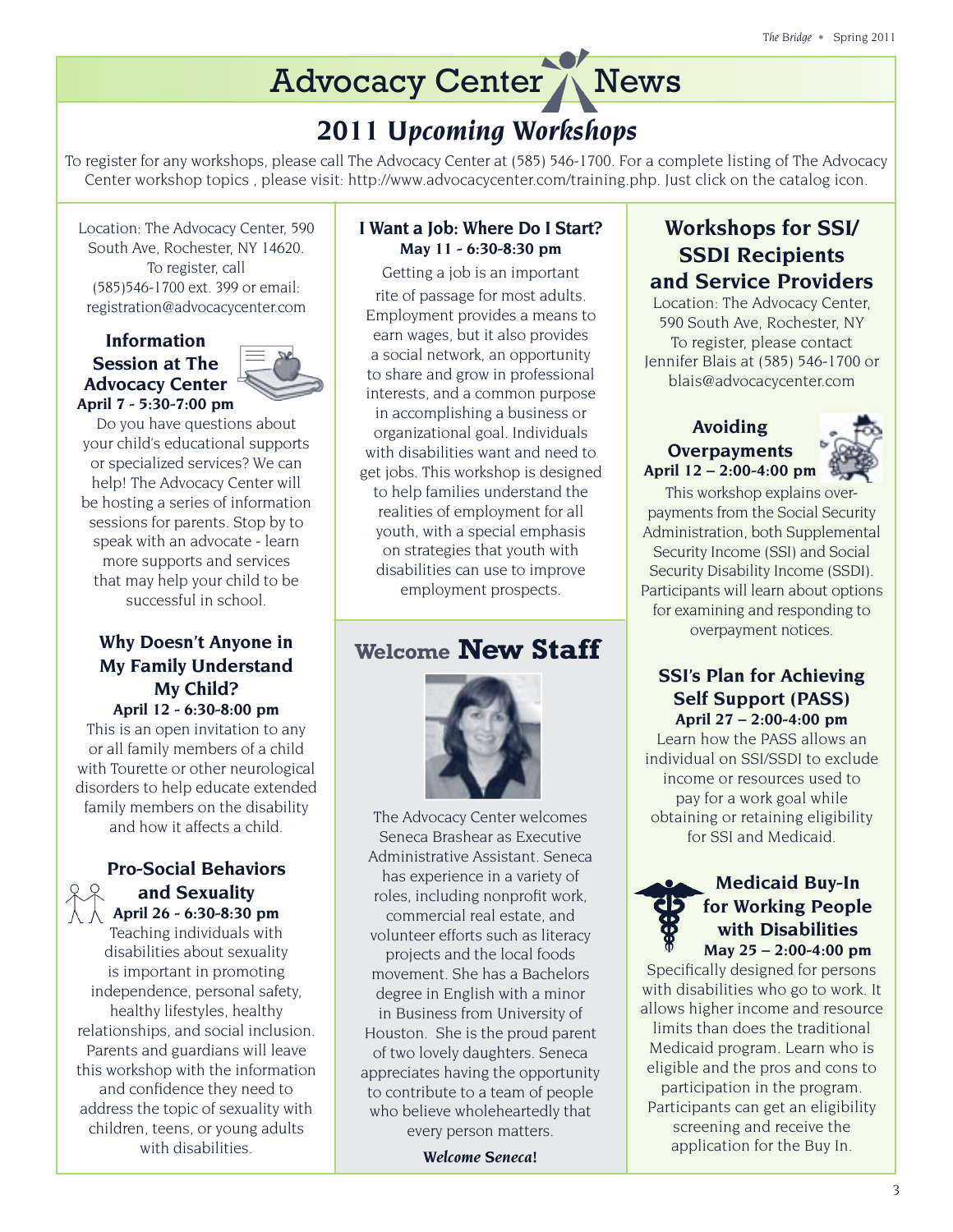## **Safety in the Home and Preparing for Those Unexpected Emergencies April 9, 2011**

**9:30am to 12:30pm**  This workshop will cover two topics: *Safety in the Home* and *Preparing for Those Unexpected Emergencies.* The presenter, Dan Martelle, has been a volunteer fire fighter and EMT for over 30 years and has responded to numerous emergencies. He is a respected instructor of specialized fire rescue programs. Dan is also raising his 9 year old grandson with Autism. This event will be held at our office at 590 South Avenue, Rochester, NY 14620. Free to parents of children with disabilities.

**To register, call 585-546-1700 ext 399 or email registration@advocacycenter.com.** 

## **Parents & Family Members Learn skills for the Special Education Process Advocate for your own child and other families, too!**

The Advocacy Center announces a *free, five-session* training for parents and caregivers of children with disabilities. *All interested caregivers should apply* 

#### **Saturdays, July 9, 2011 – August 13, 2011 9:45am (promptly) – 2:45pm (no class on July 16th)**

To be held at: Jones Memorial Hospital Walchli Education Room 191 North Main Street Wellsville, NY 14895

Light lunch will be provided each week

**Pre-registration is required by 7/1/11**. **To request an application, call Linda Chadderdon at 546-1700 or 1-800-650-4967 ext. 225 or email chadderdon@advocacycenter.com**

### **The Advocacy Center Workshops in Wayne County For parents, caregivers, school nurses and others working with children with disabilities**

Presenters from The Advocacy Center, Sponsored by Wayne County Public Health.

*Workshops are offered FREE of charge, however, pre-registration is required. To register for any of these workshops, or for more information contact: Wayne County Public Health at (315) 946-5749 or 1-800-724-1170.*

## **Bullying: Intervention Strategies for Parents April 13 – 6:00 - 8:00 pm**

 Wolcott Civic Free Library, 5890 New Hartford St., Wolcott, NY 14590 Bullying has become an all too frequent occurrence in schools for many children who have a disability. This workshop seeks to introduce participants to definitions of bullying, how to recognize it, and how to deal with it, both at home and in the school.

**Pre-registration is required - Deadline is 4/7/11.**

## **Developing Your Child's Portfolio**

Participants start with a vision statement and begin to explore how to promote the vision through a portfolio. (Multiple sessions offered; please choose one)

#### **May 4 - 6:00 - 8:00pm**

Sodus Free Library, 17 Maple Avenue, Sodus, NY **Pre-registration is required – Deadline is 4/28/11.**

**May 18 - 6:00-8:00 pm**  Wolcott Civic Free Library, 5890 New Hartford Street, Wolcott, NY **Pre-registration is required Deadline is 5/12/11.**

**May 11 - 6:00-8:00 pm**  Walworth-Seely Public Library 3600 Lorraine Drive Walworth, NY **Pre-registration is required – Deadline is 5/5/11.**

 $\mathcal{I}$ 

**May 25 - 6:00-8:00 pm**  Wayne County Public Health, 1519 Nye Road, Suite 200, Lyons, NY **Pre-registration is required - Deadline 5/19/11.**

*A \$10 gas card will be given to parents who register from Wayne County and attend. Light refreshments will be provided.*

## **The Advocacy Center and Hillside Children's Center Presents: Baggage**

Is all that "baggage" weighing you down? Could your conversations, meetings, vision, and progress be hampered by baggage? This workshop demonstrates how you can recognize personal history as a barrier to effective working relationships. With props and humor, our presenters clearly illustrate how baggage can be lifted out of the way to make room for real progress at parent teacher conferences, Committee on Special Education meetings, Individualized Support Plan conferences, staff meetings, and other professional gatherings.

> **Monday, May 16, 2011 • 6:00pm - 7:30pm** Hillside Children's Center, 96 West Buffalo Street, Warsaw, NY 14569

**FREE** to parents of children with disabilities. To register, call our Workshop Registration line at (585) 546-1700 ext. 399 or email registration@advocacycenter.com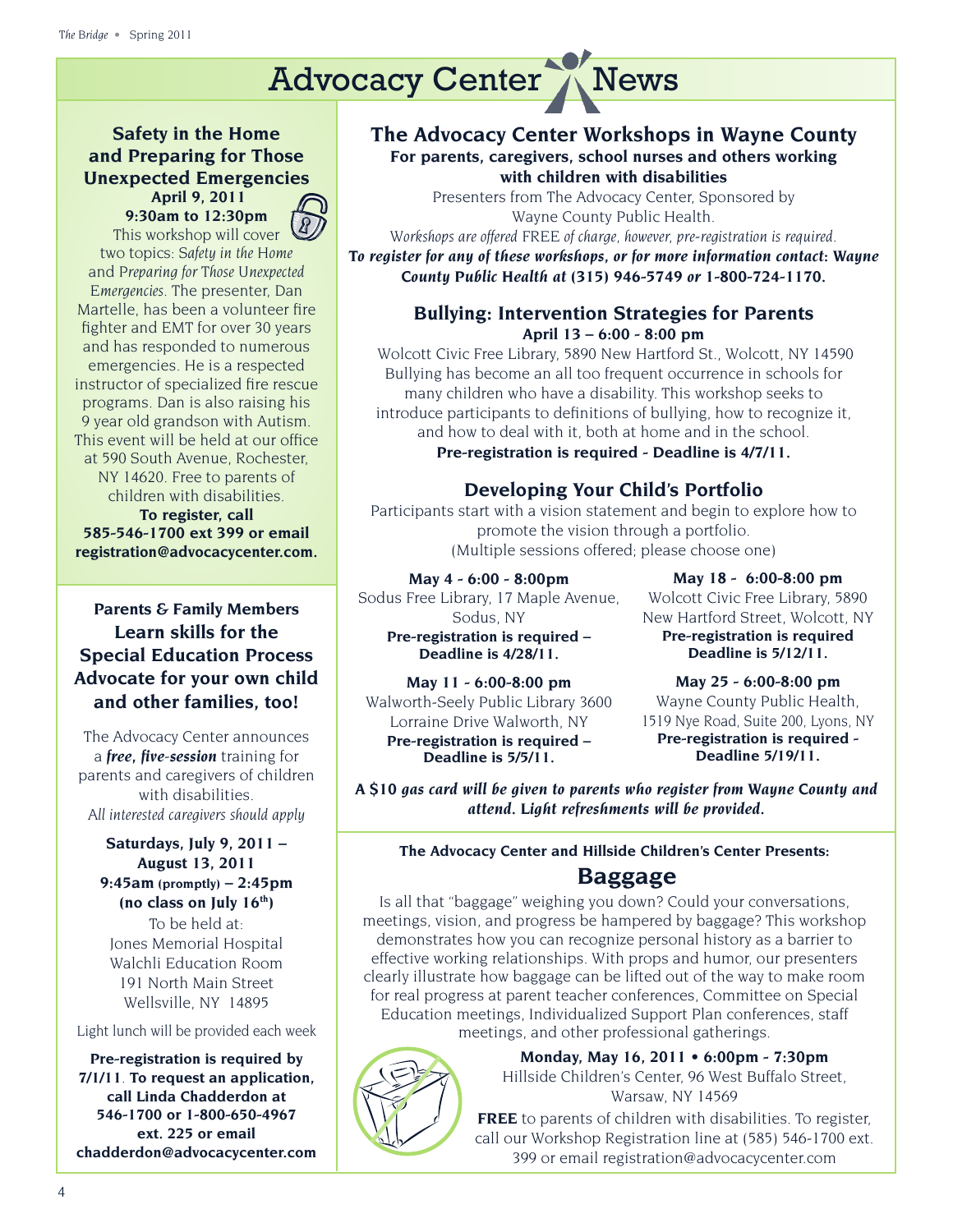## **The Advocacy Center Workshops at Livingston County Government Center**

6 Court Street, Room 106, Geneseo, NY 14454 *Free* to parents of children with disabilities. To register, please call (585) 546-1700 ext 399 or email: registration@advocacycenter.com.

#### **Committee on Special Education Process: An Overview April 12 – 6:30-8:30 pm**

The Committee on Special Education (CSE) is responsible for developing a child's Individualized Education Program (IEP) through a process which involves the student and parents. This workshop will explain the purpose of the CSE, the required members, and the parents' role on the Committee. Participants will learn strategies for effective advocacy with the CSE.

#### **Managing the Move April 28 – 6:30-8:30 pm**

Moving from one school year to the next can be challenging for families and new team members. This workshop will provide parents and other team members with strategies to help promote a seamless transition and lay the groundwork for a positive start to the new school year.

#### **Effective Communication May 10 – 6:30-8:30 pm**

Communication is key to effective partnerships. Participants will strengthen their collaborative skills by learning effective communication strategies. Topics include verbal and non-verbal expressions, styles of communication, and team building.



## **Understanding Autism**

*A Three - Part Series for Service Coordinators, Respite Care Providers and other Human Service Providers*

**All sessions will be held at: The Advocacy Center 590 South Avenue Rochester, NY 14620**

#### Session One

**Wednesday, May 4th, 2011 9:00am – 12:00pm "The Basics: How Autism Affects Individuals and Families"**

#### Session Two

**Wednesday, June 1st, 2011 9:00am – 12:00pm "Sensory Integration and Behavioral Issues for Individuals with Autism"**

#### Session Three

**Wednesday, June 29th, 2011 9:00am – 12:00pm "Communication Considerations for Individuals with Autism"**

\*\*\*Participants will receive a certificate of attendance. This training may be used to satisfy the MSC annual training requirement.\*\*\*

#### **Seating is limited and registration is required.**

Please register by completing the registration form available at: http://www.advocacycenter.com/ pdf/2011\_Autism\_Series\_info\_ packet.pdf

Or by calling (585) 546-1700 ext 399 or email: registration@advocacycenter.com.

> *Thank you to our Collaborating Sponsor: UNYFEAT*

## **The Advocacy Center and Child Care Council, Inc**

*are pleased to announce A series of Workshops for parents / family members who have children with disabilities*

**Early Intervention April 28, 2011, 6:30pm‐8pm**  Participants will learn: Referral‐ who refers a child for services? Evaluation-how to determine if a child has a delay? Delivery of services‐what does a child need, how often, and who works with the child to improve his or her areas of need?

## **Committee on Special Education**

**May 12, 2011, 6:30pm‐8pm** will explain the purpose of the CSE, the required members, and the parent's role on the committee.

**Advocacy Steps June 15, 2011, 6:30pm‐8pm**  participants will learn how to build a solid foundation of team members to engage the advocacy process that will lead to successful outcomes.

## **Bullying June 30, 2011, 6:30pm‐8pm**

will introduce participants to definitions of bullying, how to recognize it, and how to respond to it both at home and in school.

#### **Workshops are offered FREE of charge**. **Pre‐Registration is Required**

 Parents /family members may register for one or more workshops, or the whole series**.**  To register, call (585) 546‐1700 ext. 399 or email registration@advocacycenter.com.

All workshops will be held at: Child Care Council, Inc., 595 Blossom Road, Rochester, NY 14610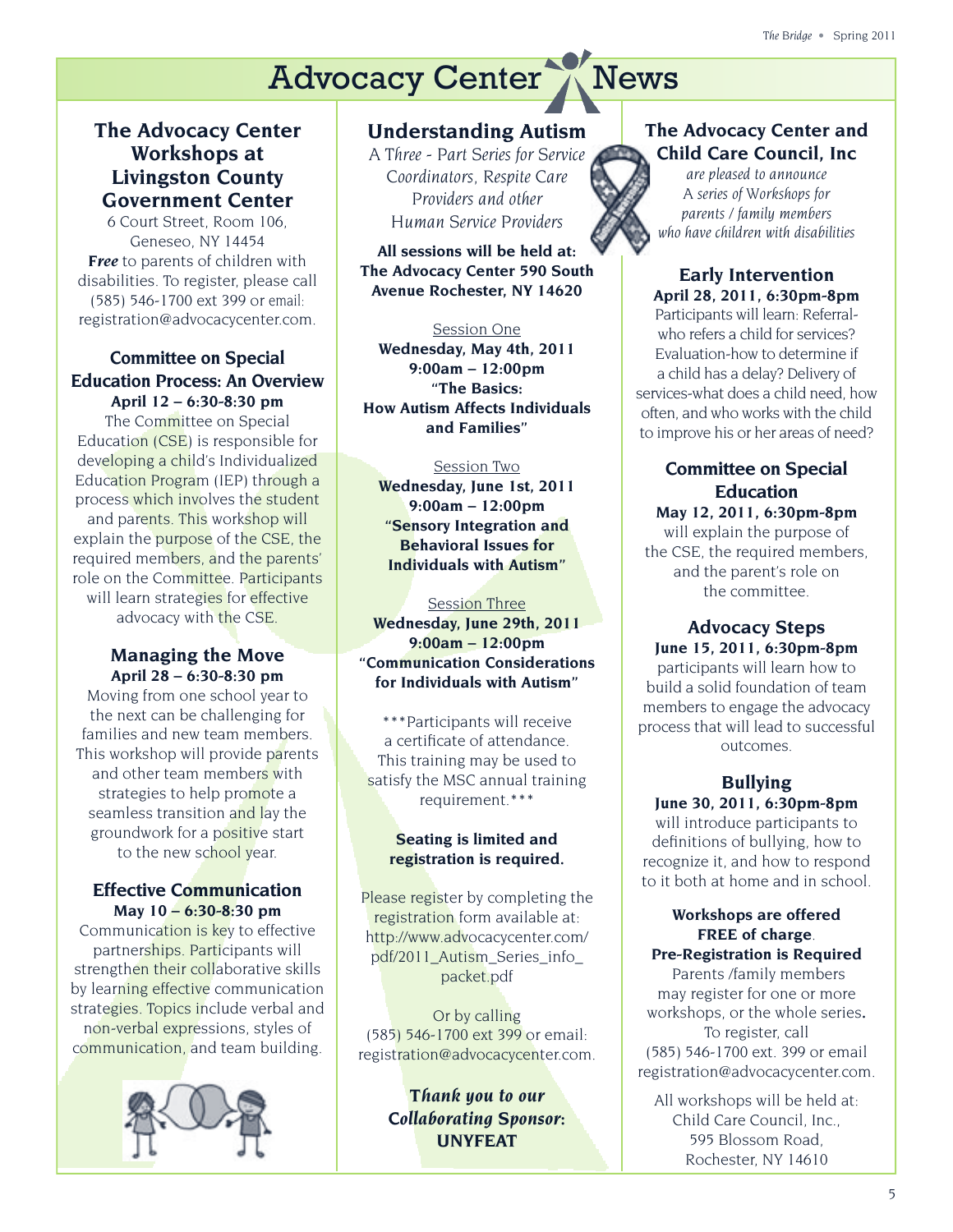# **LEGISLATIVE UPDATE**

## **New ADA Rules Go into Effect on March 15, 2011**

Excerpt from: http://www.justice.gov/ opa/pr/2011/March/11-crt-324.html

*…The regulations apply to the activities of more than 80,000 units of state and local government and more than seven million places of public accommodation, including stores, restaurants, shopping malls, libraries, museums, sporting arenas, movie theaters, doctors' and dentists' of�ces, hotels, jails and prisons, polling places, and emergency preparedness shelters. The rules were signed by Attorney General Eric Holder on July 23, 2010, and the of�cial text was published in the Federal Register on September 15, 2010.*

*The new ADA rules adopt the 2010 ADA Standards for Accessible Design, which have been retooled to be more user-friendly for building code of�cials, builders, and architects, and have been harmonized with state and local accessibility codes. The 2010 standards also include, for the �rst time, standards on making swimming pools, parks, golf courses, boating facilities, exercise clubs, and other recreation facilities accessible for individuals with disabilities… In addition to adopting the new ADA 2010 Standards, the amended regulations contain many new or expanded provisions on general nondiscrimination policies, including the use of service animals, the use of wheelchairs and other power-driven mobility devices, selling tickets for wheelchair-accessible seating at sports and performance venues, reserving and guaranteeing accessible rooms at hotels, providing interpreter services through video conferencing, and the effect of the new regulations on existing facilities…*

For more information about the ADA, call the Justice Department's toll-free ADA Information Line at 800-514-0301 or 800-514-0383 (TTY), or access the department's ADA website at *www.ada.gov.*

# **UPFRONT AND PERSONAL** by Maria Schaertel

*I'm so happy to have been a part of helping Cameron achieve his vision and so grateful to his mother for learning "Vision" so well and then "taking it on the run" to see how far she could go to make it happen.* 

*-*Linda Chadderdon, Parent Coordinator for Allegany and Cattaraugus Counties

the people who may support a child's dream: a Circle of Support.

Karen developed a vision for her son, Cameron, which included his love of horses and an environment that supported that passion. She thought about who might support Cameron's goals.

As a result, the Chamberlain family as well as extended family members made a big change in their lives in order to support Cameron's dream: The Chamberlains sold their home in the town and moved into the country where Karen's mother-in-law owned a barn. Karen's mother-in-law moved into a mobile home and later moved in with a daughter-in-law in the same area, all to accommodate her grandson.

The family is still working on the dream by making plans for a pasture and turning the barn into stalls. Cameron will be working on this project along with hired help.

Here is my interview with Karen:

#### **M: Tell me about Cameron.**

**K:** Cameron is a 16-year old that loves people, animals, movies and the outdoors. Cameron is in 9th grade with a 1:1 aide and he is integrated in all areas except Science and Social Studies.

#### **M: What would you like to share about Cameron's interests?**

**K:** Cameron has always had a love of horses. He has taken lessons for 3 years but always seemed limited to what the teachers wanted him to do. Today he owns his own horse and is a member of the Allegany County Saddle Dusters club and finished 4th in his class for 2010 and also received an award for Most Improved Rider.

**M: How has Cameron's life changed as a result of the move?** 

**K:** Cameron's independence has increased both in his education and in his family life. Cameron slept all night in his own room since the day we moved. He also has the opportunity to spend short amounts of time on his own since we have grandma for a neighbor.

#### **M: What was the turning point in making your decision?**

**K:** Several factors were involved in our decision to move but ultimately Cameron's desire for country living and his independence were the deciding factors.

#### **M: Can you share some of the "nuts and bolts" involved in making this change?**

**K:** The nuts and bolts came together during a parent retreat weekend working on the "vision." We worked on an arts and craft version of the vision statement and when I came home I shared it with Cameron. It was placed on our fridge and Cam often talked with us about it. I have shared Cam's vision with the CSE and his IEP includes interest in employment working with horses.

#### **M: What advice can you offer to parents who want to make changes for their children but are intimidated by the process and the risk involved?**

**K:** I would tell parents to have confidence in their children and give them a chance to show or tell them what they want. It may sound risky but it has been beneficial for the entire family.

#### **M: What advice can you offer to educators and human service professionals who collaborate with families?**

K: My advice to educators and professionals is that no dream is too big or too small!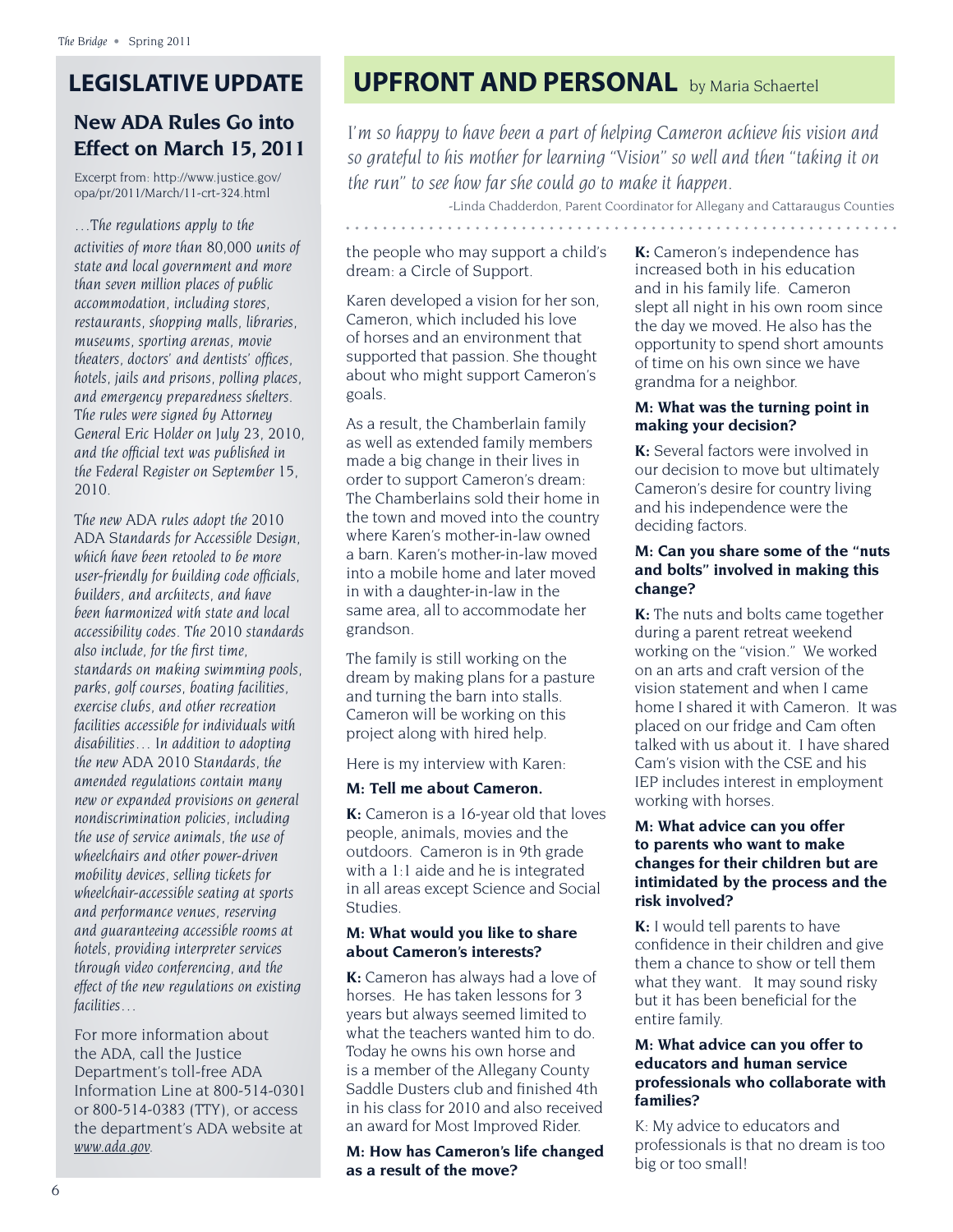# Individualized Education Program (IEP)

# *New NYS IEP Form – Notes on What Parents Need to Know*

## **Why was the new form created?**

The new form was created so that there would be **consistency from district to district across New York State** and so that IEPs will be in the same format if a student moves to another district. This makes it easier for both parents and schools to ensure consistent delivery of services.

The order of how sections are listed on the new form should drive the CSE meeting. For instance, you will notice that *Placement* is now the last section of this new form: discussion of placement should only happen after a thorough discussion of *Present Levels of Performance* (PLEPS), needs, goals, programs, and services.

## **When will this form be used?**

In most districts this form will be used at this year's (2010-2011) annual reviews. **It is mandated to be in place for all IEPs by July 1, 2011**. For some students who may have been initially classi�ed this past fall or who had an annual review this fall, the information on the IEP may simply be transferred to the new document (which would not require another meeting).

## **What is new about this document?**

The only information that appears on this document is information that is mandated by federal regulations. Therefore, some parts have been removed (such as parent contact information) and may appear only on the optional *Student Information Summary Form.* Most districts are likely to use this form

as the cover sheet for the document, but it is not required.

The *Transition Needs* section, is placed immediately after the *Measureable Postsecondary Goals* section. This allows the needs that are specific to meeting goals to be highlighted. This does not mean, however, that those needs should not appear under other Needs sections (Academic, Social, Physical and Management needs).

The *Placement* section now appears at the very end of the document, requiring a discussion of a student's placement only after a discussion of PLEPS, needs, goals, programs, and services.

The *Evaluations* section is now listed separately and before the *Present Levels of Performance.* 

 *Concerns of the Parent*, previously not required to be part of the IEP, is now required to be documented for each section of the *Present Levels of Performance.* The goal here is to allow a place to document conversations and input from the parent regarding a child's disability-related needs.

*Students Needs Relating to Special Factors*, another new section, documents: Positive Behavioral Intervention Plans; limited English proficiency; instructional material needs related to visual impairments; device needs related to students who are deaf or hard of hearing; and assistive technology needs.

"These conversations should have already been happening at these meetings. Putting them on the new IEP form is a way to document that these conversations are indeed happening."



*By Jenny Hutkowski, Parent Center Coordinator of the Family-School Partnership at The Advocacy Center*

## **For further information**

Please note: The new IEP form, general directions to use the form, three power point training modules with audio presentations, and a comprehensive question and answer document are available on the Office of Special Education NYS Education Department's website at:

http://www.p12.nysed.gov/ specialed/formsnotices/IEP/ training/home.html

## **IEP Resources**

#### **Websites:**

- http://www.exceptionalparents. org/resourcesParent.html
- http://www.wrightslaw.com/info/iep. index.htm
- http://www.pacer.org/parent/php/ PHP-c113.pdf
- http://www.ncld.org/images/stories / Publications/parentadvocacyguides/ ncld\_iep\_toolkit.pdf

## **Books:**

**Wrightslaw: All About IEPs,** Peter W.D. Wright and Pamela Darr Wright, Perfect Paperback, January 2010

**The Complete IEP Guide: How to Advocate for your Special Ed. Child**, Lawrence M.Siegel, NOLO, 2009

**Writing Measurable IEP Goals and Objectives**, Barbara D. Bateman and Cynthia M. Herr, IEP Resources, 2006

**Better IEPs: How to Develop Legally Correct and Educationally Useful Programs**, IEP Resources, 2006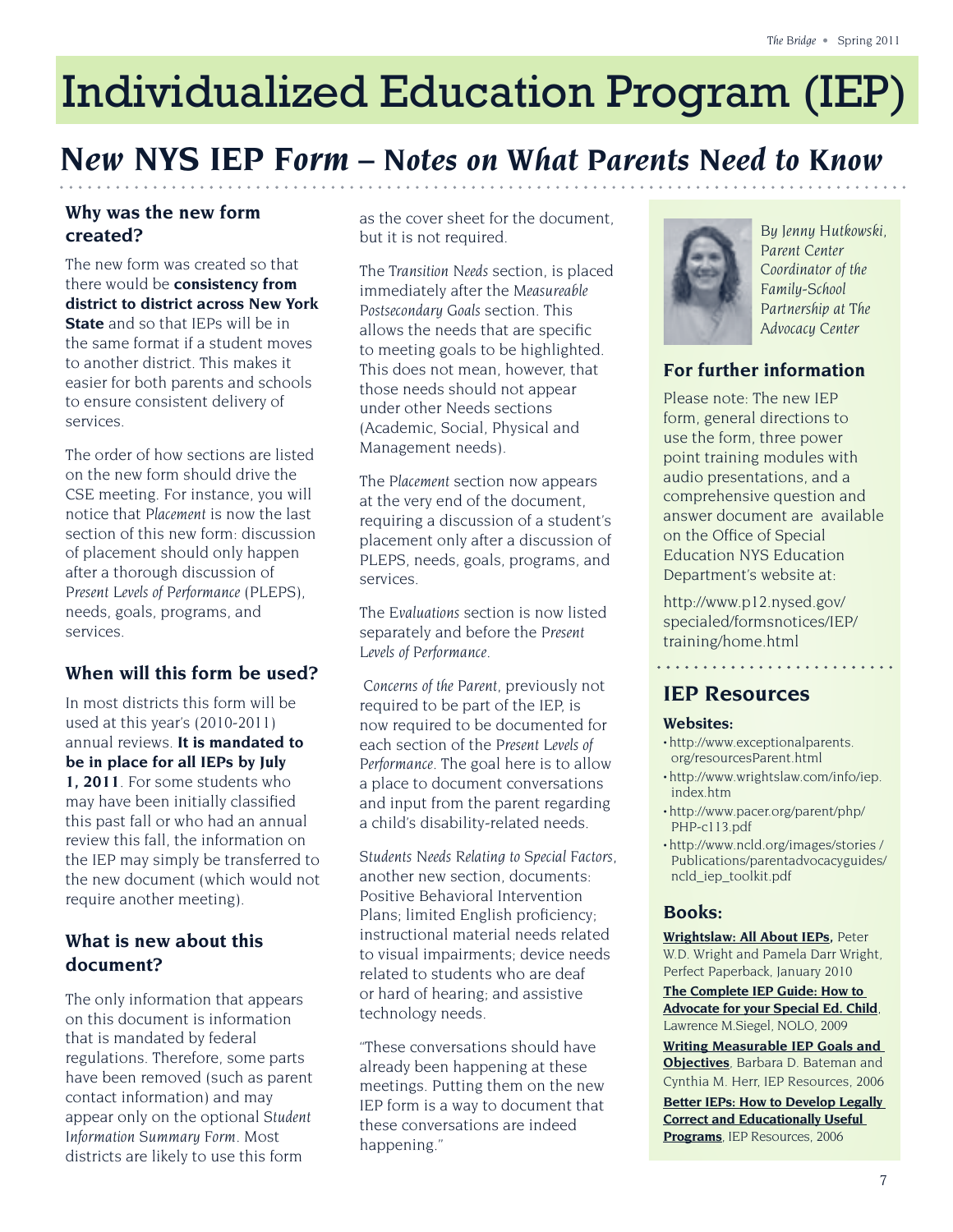# **Student's Guide to the IEP**

#### **What is an IEP?**

IEP stands for Individualized Education Program (IEP). The IEP is a written document that describes the educational plan for a student with a disability. Among other things, your IEP talks about your disability, what skills you need to learn, what you'll do in school this year, what services your school will provide, and where your learning will take place.

### **Why Do Students With Disabilities Need an IEP?**

First, it's the law. The Individuals with Disabilities Education Act (IDEA) requires each student with disabilities who receives special education services to have an IEP —an educational program written just for him or her. Second, the IEP helps the school meet your special needs. It also helps you plan educational goals for yourself. That is why it is called an IEP—because it is an individualized education program.

### **What is the Purpose of an IEP?**

The purpose of the IEP is to make sure that everyone—you, your family, and school staff—knows what your educational program will be this year.

### **Where is the IEP Developed?**

The IEP is developed during an IEP meeting. The people who are concerned with your education meet, discuss, and develop your IEP goals for the next year.

## **Who Comes to the IEP Meeting?**

Certain individuals will help write your IEP. We've listed these below. Some are required by law to come to the meeting. (In the list below, we've written these people in bold letters.) Others, such as you and your parents, must be invited to take part in the meeting. It's your choice to attend or not. (We've listed these people without any bolding of the letters.) All of the people listed below work together as a team to write your IEP. So—who might you see at the meeting?

- You
- Your parents
- At least one of your regular education teachers, if you are (or may be) taking part in the meeting
- At least one of your special education teachers (or special education providers)
- Someone who can talk about your evaluation results and what they mean, especially what kind of instruction you need
- Someone from the school system who knows about special education services and educating students with disabilities and who can talk about what resources the school system has—this person may be your principal, a school counselor, or someone else from the school system
- People from transition service agencies (such as vocational rehabilitation), if you're going to be talking about what you plan to do after leaving high school and what you need to do now to get ready
- Other people who know you—your strengths and needs—very well and who can help you plan your educational program

Students, if you want to know more about the IEP, please visit www.nichcy. org/InformationResources/Documents/NICHCY%20PUBS/st1.pdf

## **What Is an IEP?**,

Page 9, was developed by The Advocacy Center to provide basic information about IEPs to students who benefit from picture symbol support. Students may work on this tool before a CSE (Committee on Special Education) meeting or Pre-CSE meeting to contribute ideas to the meeting. Or use it after a meeting to review ideas.

We recommend transferring the green shaded boxes to index cards or larger sheets of paper, one box per page or card. These provide a hands-on tool for students to express their needs in words, photos, or drawings.

## **Apple apps cater to indiviuals with special needs!**

*Your ticket to A Night of Art and Jazz includes a chance to win the iPad 2!! – See Page 1.* 

Apple is highlighting a growing number of apps catering to individuals with special needs with a featured special education section in its App Store.

The section titled "Special Education <http://itunes.apple.com/WebObjects/ MZStore.woa/wa/viewMultiRoo m?fcId=399470369> " launched recently includes 72 applications for the iPhone and 13 applications for the iPad in 10 categories ranging from communication to emotional development and life skills, according to Trudy Muller, an Apple spokeswoman.

The special education category is currently showcased as one of four editorial features in the App Store. Apps, which can be used on Apple's iPhone, iPad or iPod devices, have become increasingly popular in the special needs community in recent years, serving as everything from assistive technology devices to organizational tools and teaching aids.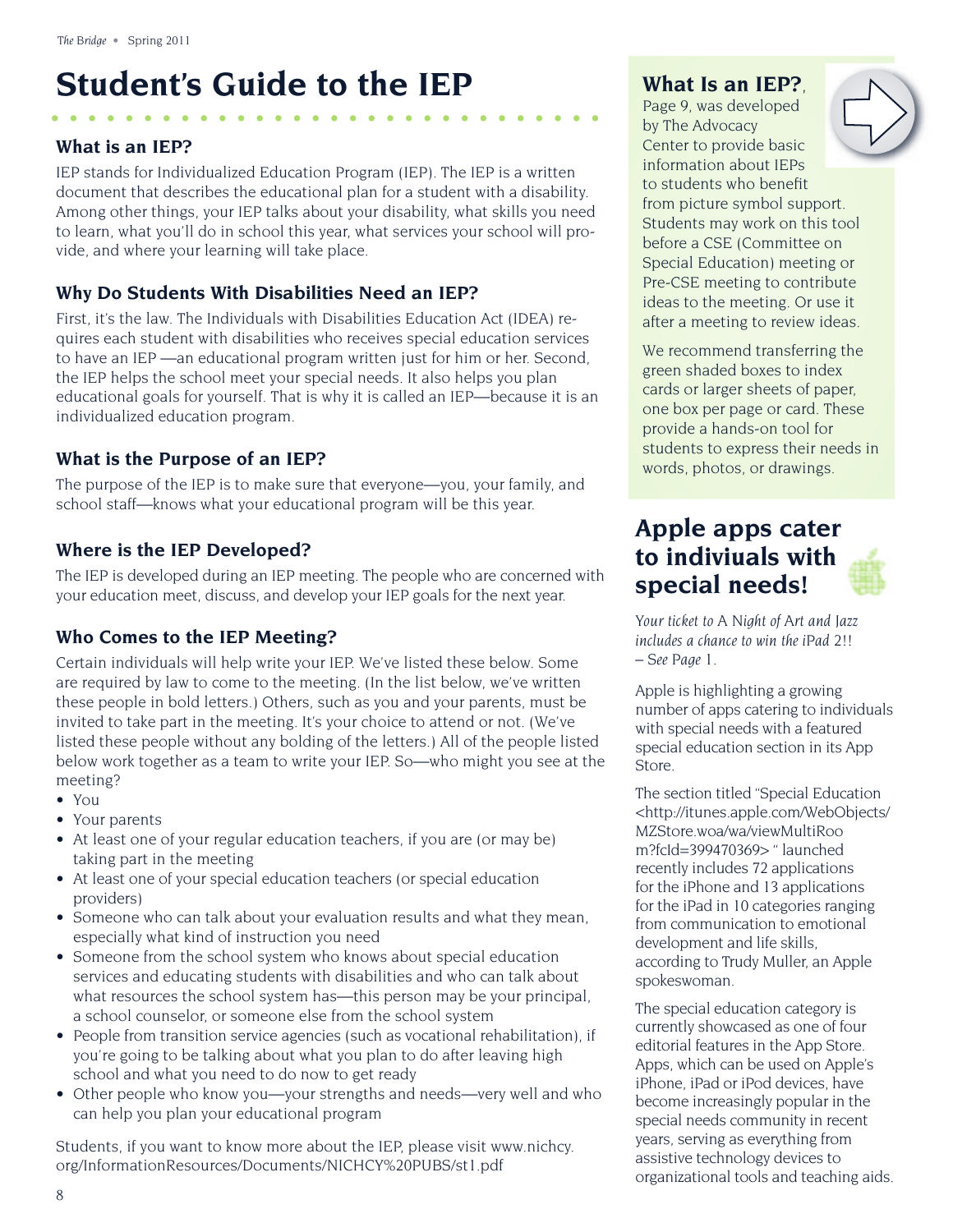What is an IEP? IEP development tool developed by The Advocacy Center using Widgit Software Communicate: In Print 2. Please consider photocopying the page and enlarging it, depending upon a student's needs and preferences.

| My photo or name                                           | My challenges are                                          | I need to learn        | My classes this year are                                       | This helps me learn better at school | I will learn at                         |
|------------------------------------------------------------|------------------------------------------------------------|------------------------|----------------------------------------------------------------|--------------------------------------|-----------------------------------------|
| Individualized Education Program<br>$\frac{111}{111}$<br>¥ | disability<br>$\frac{6}{5}$<br>about your<br>talks<br>that | you need to learn<br>G | in school this year<br>$\overline{\mathbf{d}}$<br><b>BEACH</b> | school will have<br>your             | .<br>your learning will take place<br>. |
| What is an IEP?                                            | document<br>A written                                      | EKENS<br>skills        | what you will                                                  | services<br>E                        | 34 福雪线<br>where                         |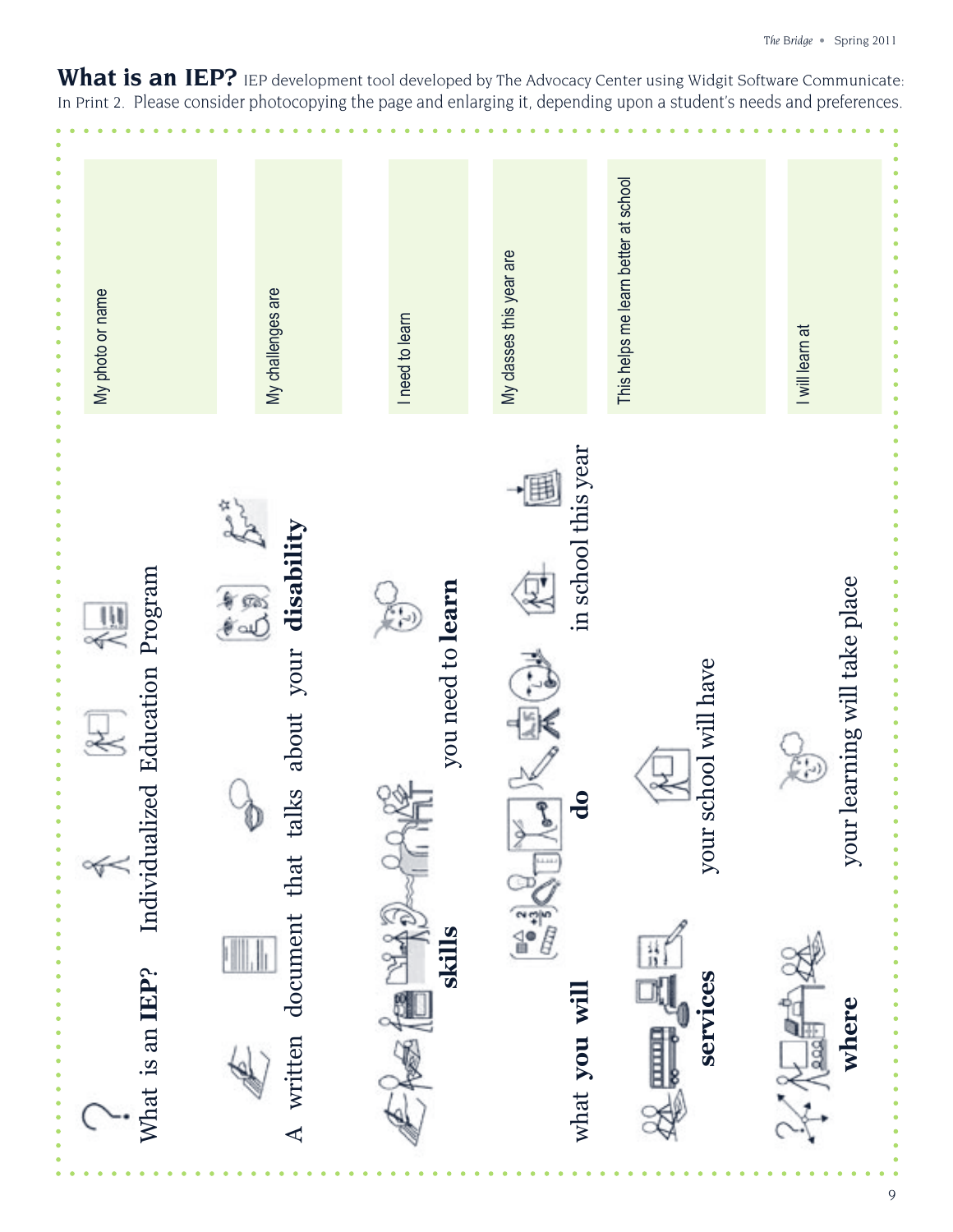# News You Can Use!



## **Taking the wheel: Driving with disabilities**

http://www.oneplaceforspecialneeds.com/main/ library\_driver\_training.html

## **Better Days Ahead Family Support Network**

Better Days Ahead is comprised of parents who have children with emotional or behavioral challenges who serve other families with similar challenges. Services include: phone or in-person support, assistance with school related issues, teen support, free childcare while attending support groups, free transportation to support group meetings, and coping strategies.

For further information: (585) 325-3145, ext. 131 or Better Days Ahead Family Support Network, The Mental Health Association, 320 North Goodman Street, Rochester, NY 14607.

**The Institute for Innovative Transition's Summer Institute 2011 "In Pursuit of Competitive** 



## **Employment: Project SEARCH and Think College NY!"**

Thursday, July 21, 2011 • RIT Inn and Conference Center 5256 West Henrietta Rd., W. Henrietta, NY, 14586

**The conference is open to college administrators and faculty, schools, adult agency staff, parents and young adults.**

For more information, website: www.nytransition.org phone: (585) 275-7739, email: transition@urmc.rochester.edu.



The 2011 NYS Partners in Policymaking program has begun. A group of 70 individuals, comprised of selfadvocates and family members, is forging new territory utilizing an interactive web-based learning format. Class members are mastering the technology, creating strong bonds, and sharing resources and information.

The NYS Partners Graduate network also continues to grow. Opportunities for trainings and webinars are frequently posted on the Partners website. Visit www.nyspip.org for more information.







# $\sim$  Austin  $\sim$

is an energetic adolescent who likes collecting comic books, playing video games, golfing and swimming. Austin also enjoys magic tricks and "joking around." He laughs often and easily. His favorite "foods" include "candy and marshmallows!" He also likes Chinese food. In 8th grade special education classes, his favorite class is computers. Austin is described as a good student and has stated that he hopes to become a scientist. Austin is excited about adoption and hopes "to have nice parents that don't yell that often and will spend time with me doing arts and crafts, and going on vacation." He would also like to point out that he is "a very nice kid once you get to know me." Austin needs an openminded, patient forever family. Birthday: October, 1995. If you are interested in learning more about Austin, please contact

#### **Ilona Frederick, Child & Family Specialist, Children Awaiting Parents, Inc.**

595 Blossom Road, Suite 306, Rochester, NY 14610 p. 888.835.8802 or 585.232.5110 f. 585.232.2634

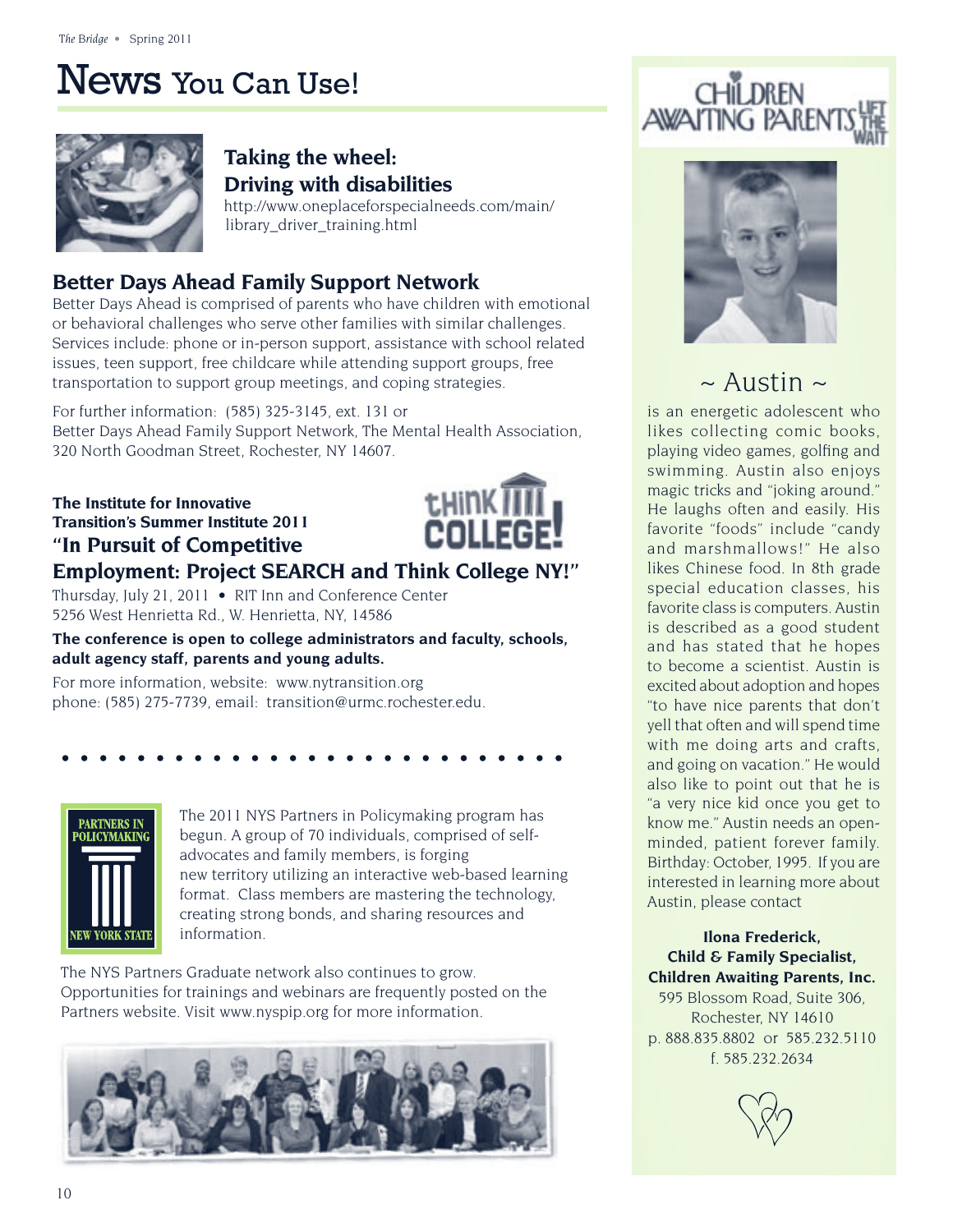# *From the Editor*

The Advocacy Center's major fundraiser this year, *An Evening of Art and Jazz*, will be held at George Eastman House on Saturday, June 4, 2011. In addition to the wonderful jazz performances and array of artwork usually featured, your ticket will include entry into a drawing for a pair of Club Passes to the 2011 Rochester International Jazz Festival and entry into a drawing for an Apple iPad2. If you or your family have benefitted from The Advocacy Center's services, please consider attending or supporting the event by purchasing a program ad. To learn about sponsorship opportunities or other ways to support this event, please contact the Advocacy Center's new Executive Assistant, Seneca Brashear, at (585) 546-1700 ext. 265.

This is the time to nominate someone for The Advocacy Center's Annual Community Awards. Submit a nomination for that extraordinary individual and maybe he or she will win an award from The Advocacy Center. Please see the nomination information on page 2. Awardees will be honored on June 4 at *An Evening of Art and Jazz*.

---

---

It is not an exaggeration to say that The Advocacy Center workshops can be life-changing for families. Please see "Upfront and Personal" in this issue and meet a parent who attended a workshop, related to material presented, and then applied the tips and suggestions to her son's life.

---

Lastly and sadly, a reflection on this week's *New York Times* article (Hakim, Danny. 2011, March 12. At State-Run Homes, Abuse and Impunity. *The New York Times,* Retrieved from http:// www.nytimes.com) about abuse documented at state-run homes: Here is an excerpt:

*The Times reviewed 399 disciplinary cases involving 233 state workers who were accused of one of seven serious offenses, including physical abuse and neglect, since 2008. In each of the cases examined, the agency had substantiated the charges, and the worker had been previously disciplined at least once.* 

*In 25 percent of the cases involving physical, sexual or psychological abuse, the state employees were transferred to other homes.* 

*The state initiated termination proceedings in 129 of the cases reviewed but succeeded* 

*in just 30 of them, in large part because the workers' union, the Civil Service Employees Association, aggressively resisted firings in almost every case. A few employees resigned, even though the state sought only suspensions.* 

*In the remainder of the cases, employees accused of abuse — whether beating the disabled, using racial slurs or neglecting their care — either were suspended, were � ned or had their vacation time reduced.* 

My reaction to the article is one of anguish, anger, disgust, and betrayal. Wow – having "vacation time reduced" – now that's a fair consequence for beating someone who relies on you for daily care.

For a long time, I placed in front of my son Nick's baby picture a small wooden figure  $-$  a roaring lion. There sitting on our piano was an image of baby Nick with his sweet upward glance, his chubby hands clasped, wearing red plaid pajamas, guarded by a wooden lion. I moved the lion away from my son's picture a few years ago because I decided it was time for Nick to start protecting himself... I think I will dust off the lion and place it firmly in front of Nick's photo again.

Maria Schaertel

# **Resources for Further Information**

**NYS Commission on Quality of Care and Advocacy for Persons with Disabilities** Roger Bearden, Acting Chairman • 401 State Street, Schenectady, NY 12305 1-800-624-4143 (Voice/TTY/Spanish) • (518) 388-1281 • Website: http://cqc.ny.gov/

**Office of the Attorney General •** Attorney General Eric T. Schneiderman • The Capitol, Albany, NY 12224-0341 General Helpline: 1-800-771-7755 • TDD/TTY Toll Free Line: 1-800-788-9898 • Website: http://www.ag.ny.gov/

**NYS Governor's office •** The Honorable Andrew M. Cuomo, Governor of New York State NYS State Capitol Building, Albany, NY 12224 • (518) 474-8390 • Website: http://www.governor.ny.gov/node

#### **NYS Office for Persons with Developmental Disabilities**

Acting Commissioner, Courtney Burke, 44 Holland Avenue Albany, New York 12229 Information Line 1-(866)-946-9733 • TTY: (866) 933-4889 Email: Commissioners.Correspondence.Unit@opwdd.ny.gov • Website: http://www.opwdd.ny.gov

*NYS Assemblyman Felix W. Ortiz and NYS Senator Roy J. McDonald, chairman of the Senate's Mental Health Committee, have announced plans to hold public hearings around New York State.*